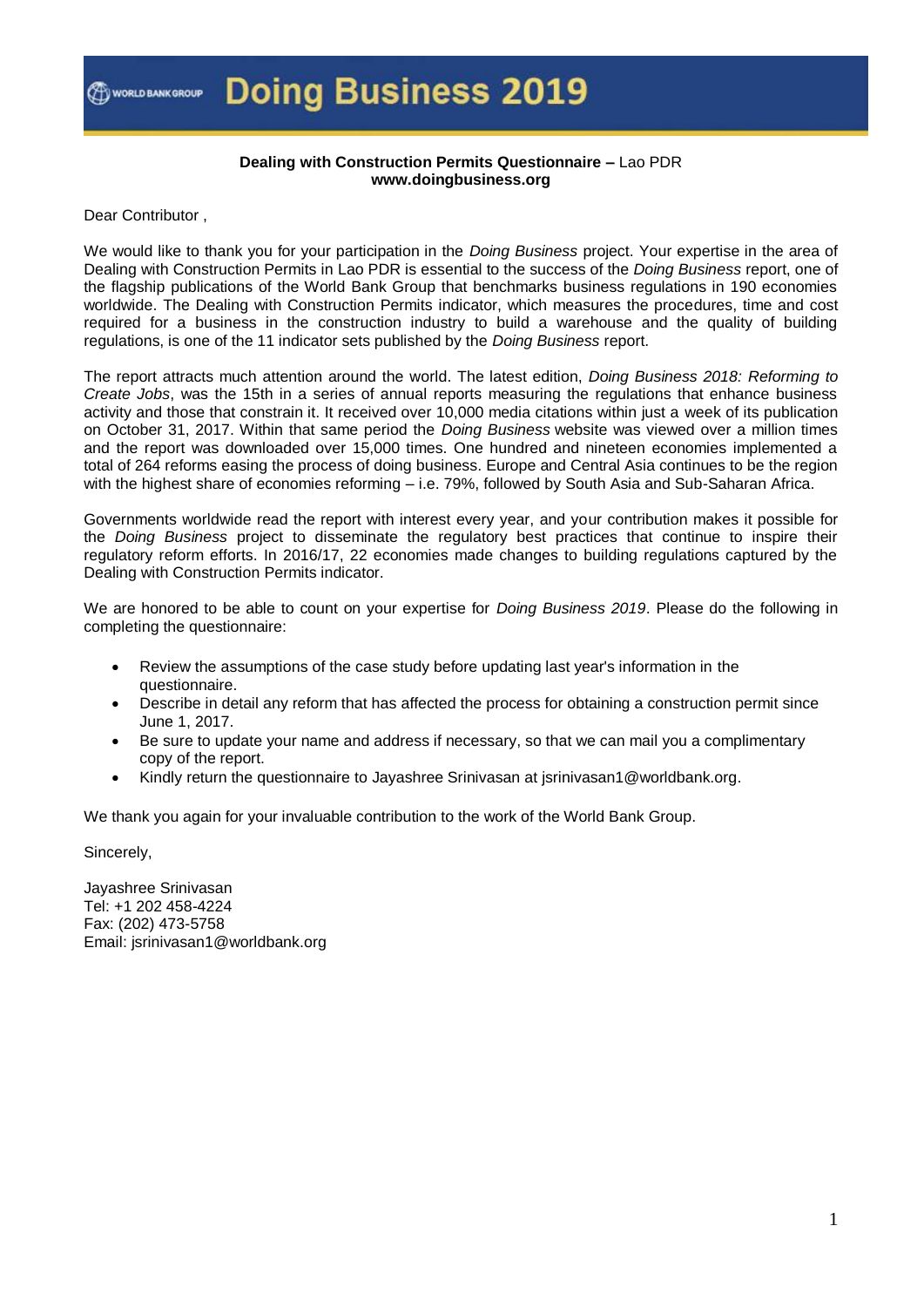#### **Primary Contributor Information:** Please check the box next to information you **do not** want us to **publish**.

|                            |                                                |             | Name            |  |  |  |
|----------------------------|------------------------------------------------|-------------|-----------------|--|--|--|
|                            | Title (Mr., Ms., Dr.)                          |             |                 |  |  |  |
| Do not publish $\Box$      | <b>First Name</b>                              | Contributor |                 |  |  |  |
|                            | Last Name                                      |             |                 |  |  |  |
| <b>Never Published</b>     | Position (e.g. manager,<br>associate, partner) |             |                 |  |  |  |
|                            | Profession (e.g. judge,<br>lawyer, architect)  |             |                 |  |  |  |
|                            | <b>Contact details</b>                         |             |                 |  |  |  |
| Do not publish $\square$   | Firm name                                      |             |                 |  |  |  |
|                            | Website                                        |             |                 |  |  |  |
| Do not publish $\boxtimes$ | E-mail address                                 |             |                 |  |  |  |
| Do not publish $\Box$      | Phone                                          |             |                 |  |  |  |
| <b>Never Published</b>     | Fax                                            |             |                 |  |  |  |
|                            | Mobile phone                                   |             |                 |  |  |  |
| Do not publish $\Box$      | <b>Firm Address</b>                            |             |                 |  |  |  |
| <b>Street</b>              |                                                |             | P.O. Box        |  |  |  |
| City                       |                                                |             | State/ Province |  |  |  |
| Zip/Postal code            |                                                |             | Country         |  |  |  |

**Additional Contributor(s):** If there are more people whom you would like us to acknowledge, kindly send us an e-mail.

| <b>Name</b>                            | <b>Occupation</b>                    | Email | <b>Phone</b>        | <b>Address</b>                                 |
|----------------------------------------|--------------------------------------|-------|---------------------|------------------------------------------------|
| [title]<br>[first name]<br>[last name] | [firm]<br>[position]<br>[profession] |       | [phone]<br>[mobile] | [street]<br>[state/province]<br>[city/country] |
| [title]<br>[first name]<br>[last name] | [firm]<br>[position]<br>[profession] |       | [phone]<br>[mobile] | [street]<br>[state/province]<br>[city/country] |
| [title]<br>[first name]<br>[last name] | [firm]<br>[position]<br>[profession] |       | [phone]<br>[mobile] | [street]<br>[state/province]<br>[city/country] |

Paperless Option for Complimentary Report and Certificate

Last year contributors saved nearly half a million pieces of paper by selecting the paperless report option. We welcome you to join us in conserving resources:

Please e-mail me an electronic copy of the report and my certificate of appreciation, rather than mailing me a paper copy.

**Referrals:** Please help us expand our list of contributors by referring us to other experts in the private or public sector (lawyers, notaries, public officials or any expert on this field) who can respond to the questionnaire.

| First name | ∟ast name |  | <b>Firm</b> | Address | Phone | E-mail |  |
|------------|-----------|--|-------------|---------|-------|--------|--|
|            |           |  |             |         |       |        |  |
|            |           |  |             |         |       |        |  |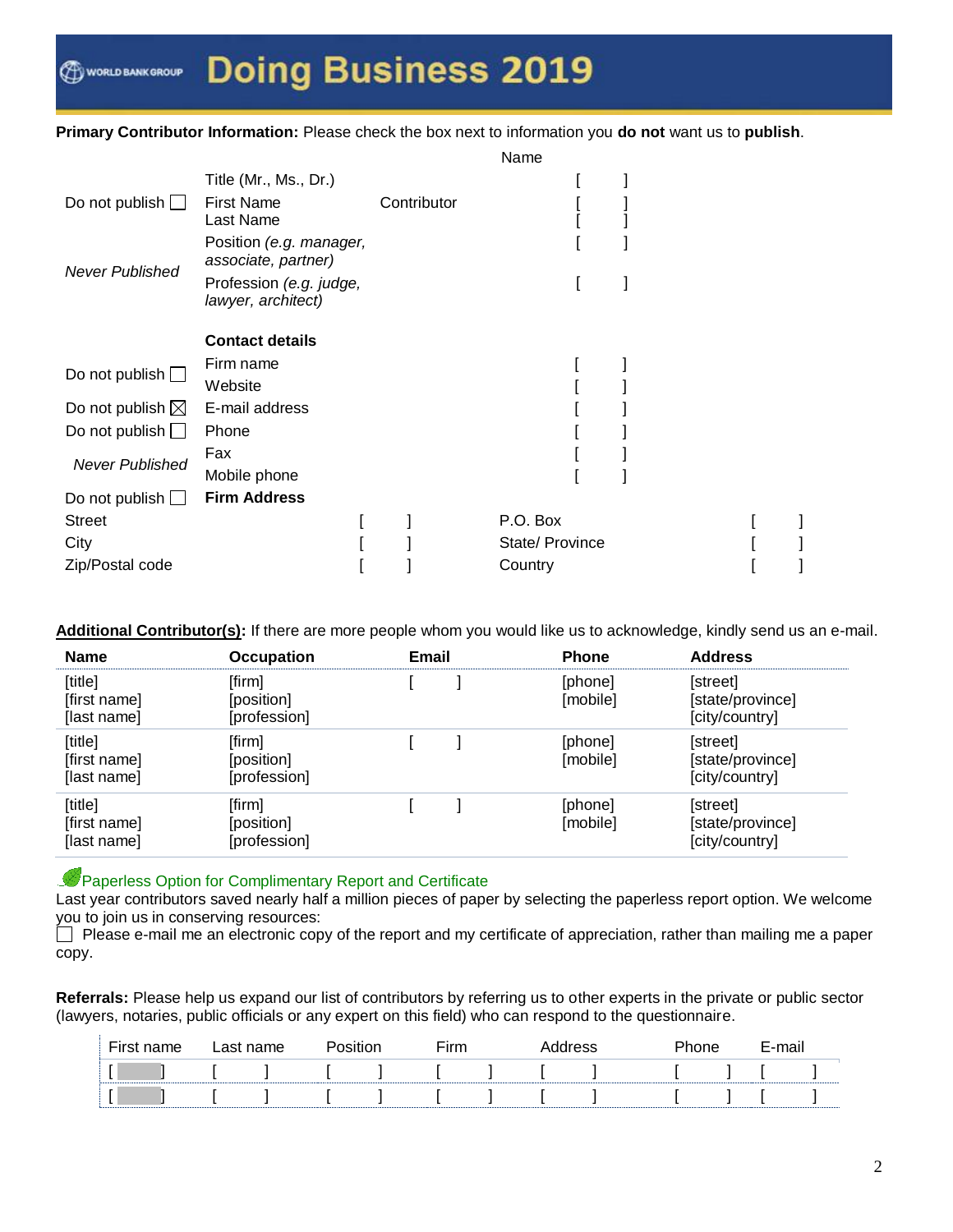#### **1. CASE STUDY ASSUMPTIONS**

The Dealing with Construction Permits indicator records all procedures that are required for a business in the construction industry to build a standardized warehouse. These procedures include submitting all relevant project-specific documents to the authorities; obtaining all necessary clearances, licenses, permits and certificates; completing all required notifications; and receiving all necessary inspections. The indicator also records procedures for obtaining connections for water and sewerage, measures the quality of building regulation and its implementation in the Building Quality Control Index.

#### **Please provide responses to all questions in the questionnaire (unless otherwise specified) based on the case study assumptions and information below.**

#### **The company, BuildCo:**

#### *Description*

- Operates in Vientiane and is 100% domestically and privately-owned.
- Is fully licensed and insured to carry out construction projects, such as building warehouses.
- Has already paid all taxes and subscribed to an All Risks Insurance to cover injuries to construction workers and third-person liability.

#### *Ownership and employees*

- Has 60 builders and other employees, all of them nationals with the technical expertise and professional experience necessary to obtain construction permits and approvals.
- Has one licensed architect and one engineer, and both are registered with their local associations.

#### **The land plot on which the warehouse is to be built:**

- Is **929** square meters (10,000 square feet).
- Is 100% owned by BuildCo and is registered in the cadastre and land registry.
- Has road access and is located in the periurban area of Vientiane (i.e., on the fringes of the city but still within its official limits).
- Is not located in an economic or industrial zone that is subject to any special requirements (i.e., tax-free zone). However, the zoning requirements for warehouses are met by building it in an area where other similar warehouses can be found.

#### **Warehouse specifications**

- Has two levels, both above ground (**G + 1**), with a total surface of approximately **1,300.6 square meters** (14,000 square feet). The height of each floor is **3 meters** (9 feet, 10 inches).
- Will be used for storage of non-hazardous and non-perishable goods (i.e., books, stationery, etc.).

#### **Water and sewerage connection: new connection**

- The warehouse is 150 meters (492.1 feet) away from the existing water source and sewer tap.
- A fire extinguishing system (dry system) is used. If a wet fire protection system is required by law, it is assumed that the water demand listed below also covers the water needed for fire protection.
- Daily water consumption is 0.7 $m<sup>3</sup>$  and wastewater flow is estimated at 0.6  $m<sup>3</sup>$ . Peak water consumption is estimated at 1  $m<sup>3</sup>$ .
- The water connection pipe is 1 inch in diameter, and the sewerage connection pipe is 4 inches in diameter.
- A septic tank in the smallest size available is installed or built if there is no sewerage infrastructure in the economy.
- A borehole is dug if there is no water delivery infrastructure in the economy.
- All material and labor costs should be taken into account in the cost to connect to water and sewerage (except for the overhead tank for the water connection).

| <b>Estimated value of the warehouse:</b><br>LAK 914,417,149 |
|-------------------------------------------------------------|
|-------------------------------------------------------------|

**1.1 Is the warehouse described above likely to be built in the following location(s) in** Vientiane**:** Xaythany District; Hatxaiphong District; Sikhottabong District; Naxaithong District (DB11)?

Please choose only among those that are in the periurban area of Vientiane (i.e., on the fringes of the city but still within its official limits).

| <b>Response</b>   | If no, please indicate the location(s) where it is most likely to be built: |
|-------------------|-----------------------------------------------------------------------------|
| -Click to Select- |                                                                             |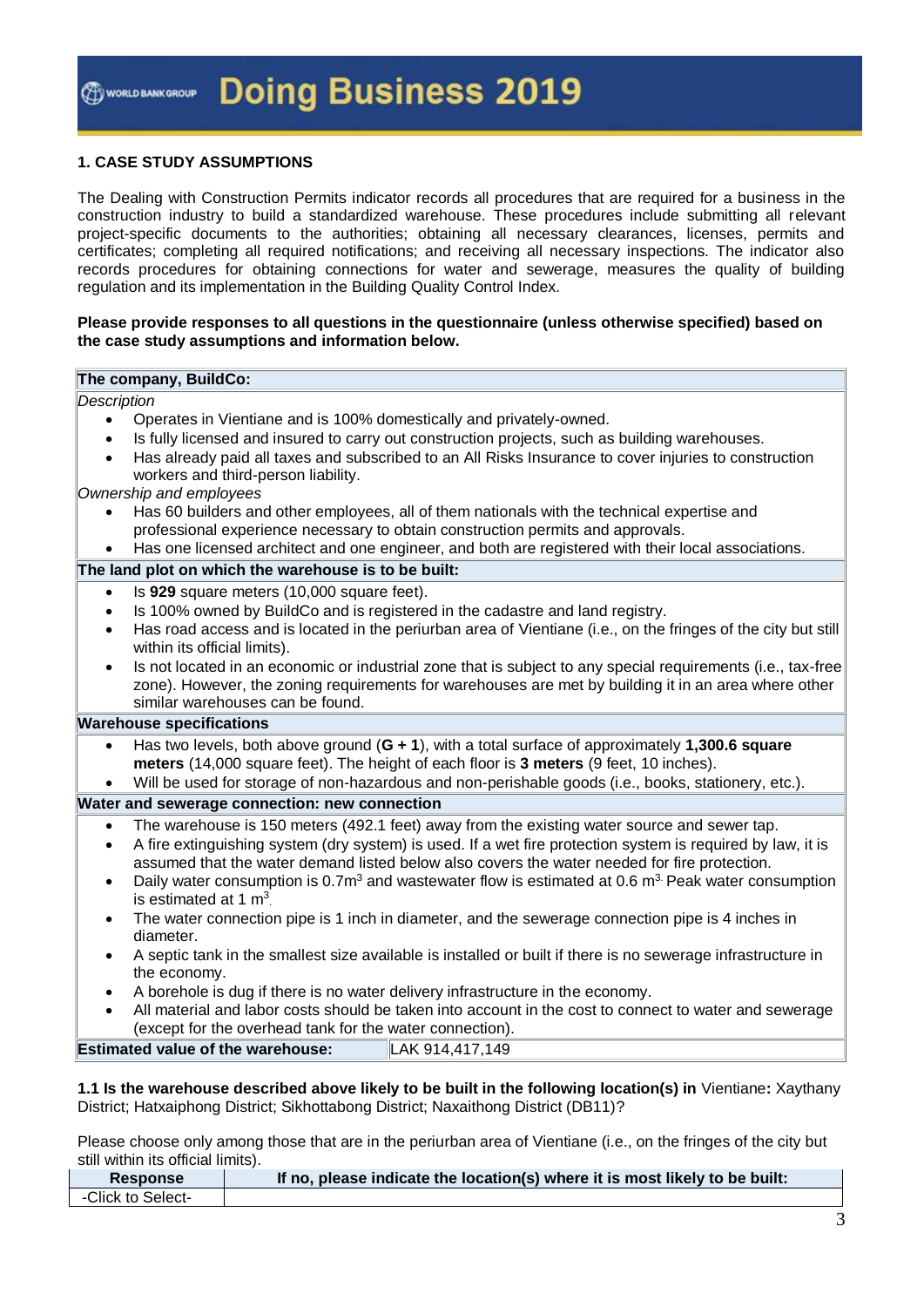#### **2. REFORM UPDATE**

2.1. Last year *Doing Business* recorded the following initiative that was expected to have an impact on the process of obtaining a construction permit (**if no reform is shown here, please skip to question 2.2**): No reform registered Has this reform been implemented since June 2, 2017? Response: -Click to Select-Comment: 2.2. Have there been any reforms (changes in practice or in the laws and regulations) that have had an impact on the process of obtaining construction permits **since June 2, 2017?** Response: -Click to Select-If yes, please indicate the name and date of the law and/or the measure taken: 2.3. Are you aware of any reform (in practice or in laws or regulations) that would have an impact on the process of obtaining construction permits and that is **expected to be adopted prior to May 1, 2018?** Response: -Click to Select-If yes, please describe: **2.4 RESEARCH QUESTIONS for Architects and Engineers Answer 2.4.1 Renewal of professional license or certification of architects and engineers** Must proof of continued education meant to improve, or expand the architects' / engineer's skills and knowledge relevant to the practice or architecture/engineering, be provided when renewing the professional license? -Click to Select-**2.4.2. If yes, what type(s) of continued education is/are required? Please check all that apply** • Conferences • Professional/technical meetings on architecture/engineering • Seminars • Professional exam (oral or written) • Self-study relevant to the practice of architecture / engineering • Participating in an activity involving substantial and organized peer interaction Other, please explain: **2.4.3 How are changes in construction regulations communicated to construction professionals / and civil servants?** Private Sector | Civil Servants (a) Dissemination campaign (e.g. social media, billboards, etc.) (b) Training/workshops (c) Through the media (e.g. TV, radio, etc.) (d) None of the above Other, please explain: **Question only for Building Authority / Municipality 2.4.4** When a new process for delivering building permits is introduced or an existing one is improved (either online or manual), does the department in charge of delivering the building permit / Municipality offer specialized training? -Click to Select-**2.4.5 If your answer is yes, what percentage of the annual budget of the department in charge of delivering the building permit / Municipality is used for training? (***Please select only one answer***)** • Less than 1%  $• 1 - 2%$  $• 3 - 5%$ • More than 5% • None of the above Other, please explain: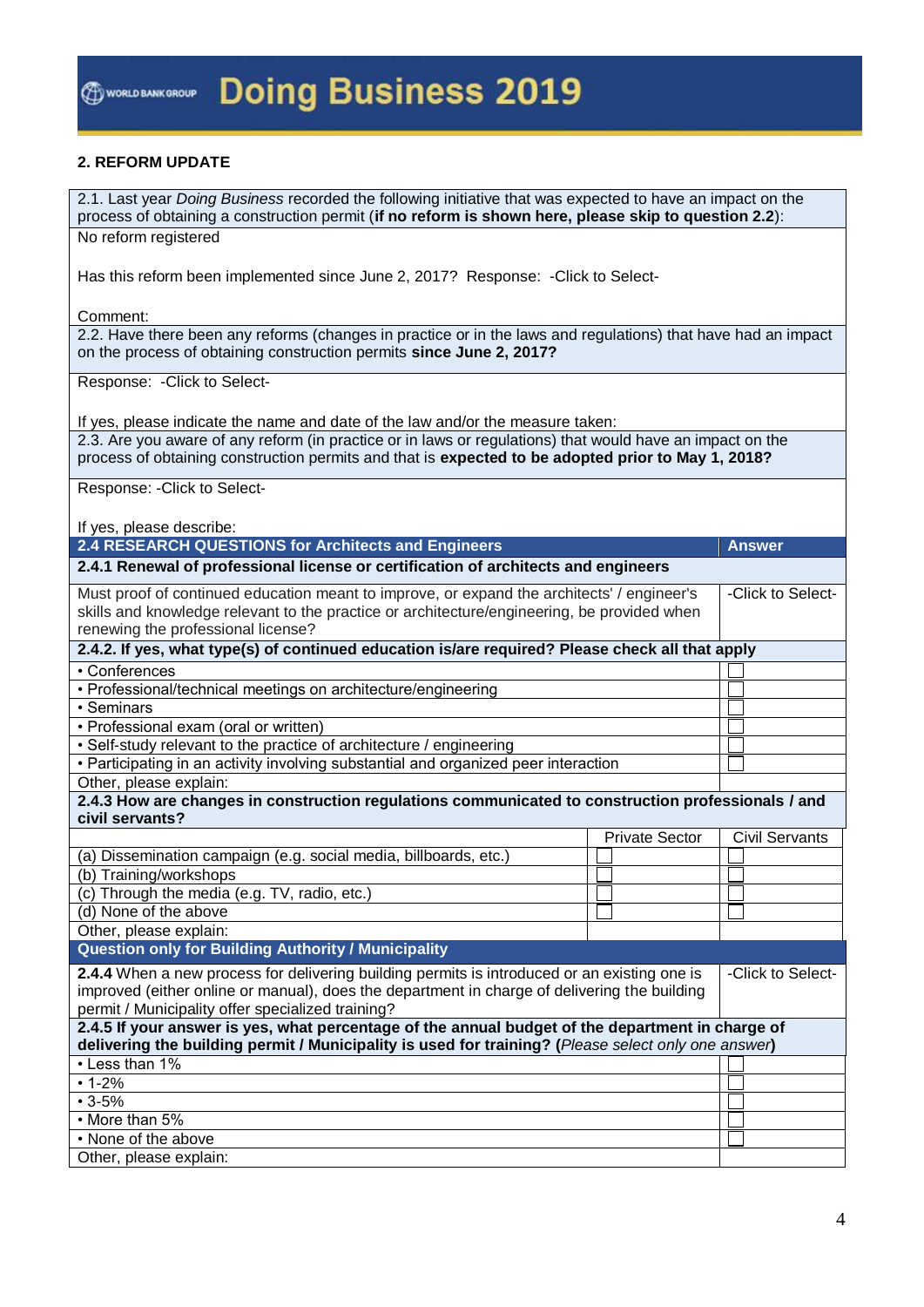#### 3. **DATA UPDATE**

For your convenience, last year's aggregate answers (if available) are included in both Sections 3 and 4 of the questionnaire. They represent a unified answer based on the answers we received from various contributors. Therefore, they may not match the specific answers that you or colleagues in your firm provided last year. Please update the list of procedures in Section 3 as well as the data for the Building Quality Control Index in Section 4, considering the assumptions of the case study described in Section 1. Please describe in detail any change to the data and indicate when the change took effect. Please also specify the reason why you think the data for this year should be different:

**Correction**—meaning that the unified answer was erroneous in previous year(s) and did not reflect the reality in your economy, or;

**Reform**—referring to a change in practice or law that occurred between June 1, 2017 **and May 1, 2018**.

#### **3.1. Definitions and Additional Case Study Assumptions**

#### **Definitions to keep in mind when answering the questions:**

**•** A **procedure** is any interaction of BuildCo's employees or managers with external parties, including government agencies, notaries, the land registry, the cadastre, utility companies, public and private inspectors, and technical experts apart from in-house architects and engineers. Procedures that can take place at the same time as another procedure are marked with an asterisk (\*).

**• Time** is measured in calendar days (not working days). For a procedure that can be completed entirely online, the minimum time is 0.5 days. For a procedure that cannot be completed entirely online, the minimum time is 1 day.

**• Costs** include only official fees. Nonrecurring taxes that are necessary for the completion of the specific project are recorded. Bribes are excluded. Refundable deposits are excluded.

#### **3.2. List of Procedures to Build a Warehouse and Connect to Utilities**

| <b>Phase: Before Construction</b>                                                                              |                                                                                                                                                                |                                                                                        |  |  |  |  |
|----------------------------------------------------------------------------------------------------------------|----------------------------------------------------------------------------------------------------------------------------------------------------------------|----------------------------------------------------------------------------------------|--|--|--|--|
| Procedure 1:                                                                                                   | Purchase the application forms for a building permit                                                                                                           |                                                                                        |  |  |  |  |
|                                                                                                                | Time last year: 1 day                                                                                                                                          |                                                                                        |  |  |  |  |
| <b>Time</b>                                                                                                    | Time update:                                                                                                                                                   |                                                                                        |  |  |  |  |
|                                                                                                                | Cost last year: LAK 20,000                                                                                                                                     |                                                                                        |  |  |  |  |
| Cost                                                                                                           | Cost update:                                                                                                                                                   |                                                                                        |  |  |  |  |
|                                                                                                                | Cost details last year:                                                                                                                                        |                                                                                        |  |  |  |  |
|                                                                                                                | Cost details update:                                                                                                                                           |                                                                                        |  |  |  |  |
|                                                                                                                | Agency last year: District Construction Division                                                                                                               |                                                                                        |  |  |  |  |
|                                                                                                                | Agency<br>Agency update:                                                                                                                                       |                                                                                        |  |  |  |  |
| <b>Procedural details</b>                                                                                      | Procedural details last year: BuildCo must purchase the application forms to<br>apply for a building permit from the District Construction Division. Vientiane |                                                                                        |  |  |  |  |
|                                                                                                                |                                                                                                                                                                | Prefecture is divided into four districts, which are further subdivided into villages. |  |  |  |  |
|                                                                                                                | Procedural details update:                                                                                                                                     |                                                                                        |  |  |  |  |
|                                                                                                                | Can this procedure be initiated                                                                                                                                | Last year's response: No                                                               |  |  |  |  |
| <b>Simultaneity</b>                                                                                            | with the previous procedure?<br>-Click to Select-                                                                                                              |                                                                                        |  |  |  |  |
|                                                                                                                | If No, can it be done with any other procedure(s) and which one (s)?                                                                                           |                                                                                        |  |  |  |  |
|                                                                                                                | Please clarify why not:                                                                                                                                        |                                                                                        |  |  |  |  |
| If you made changes to last year's information, please indicate whether the change is due to a correction or a |                                                                                                                                                                |                                                                                        |  |  |  |  |
| reform. - Click to Select-                                                                                     |                                                                                                                                                                |                                                                                        |  |  |  |  |
|                                                                                                                | Please explain the changes and provide the legal basis and/or fee schedule when applicable:                                                                    |                                                                                        |  |  |  |  |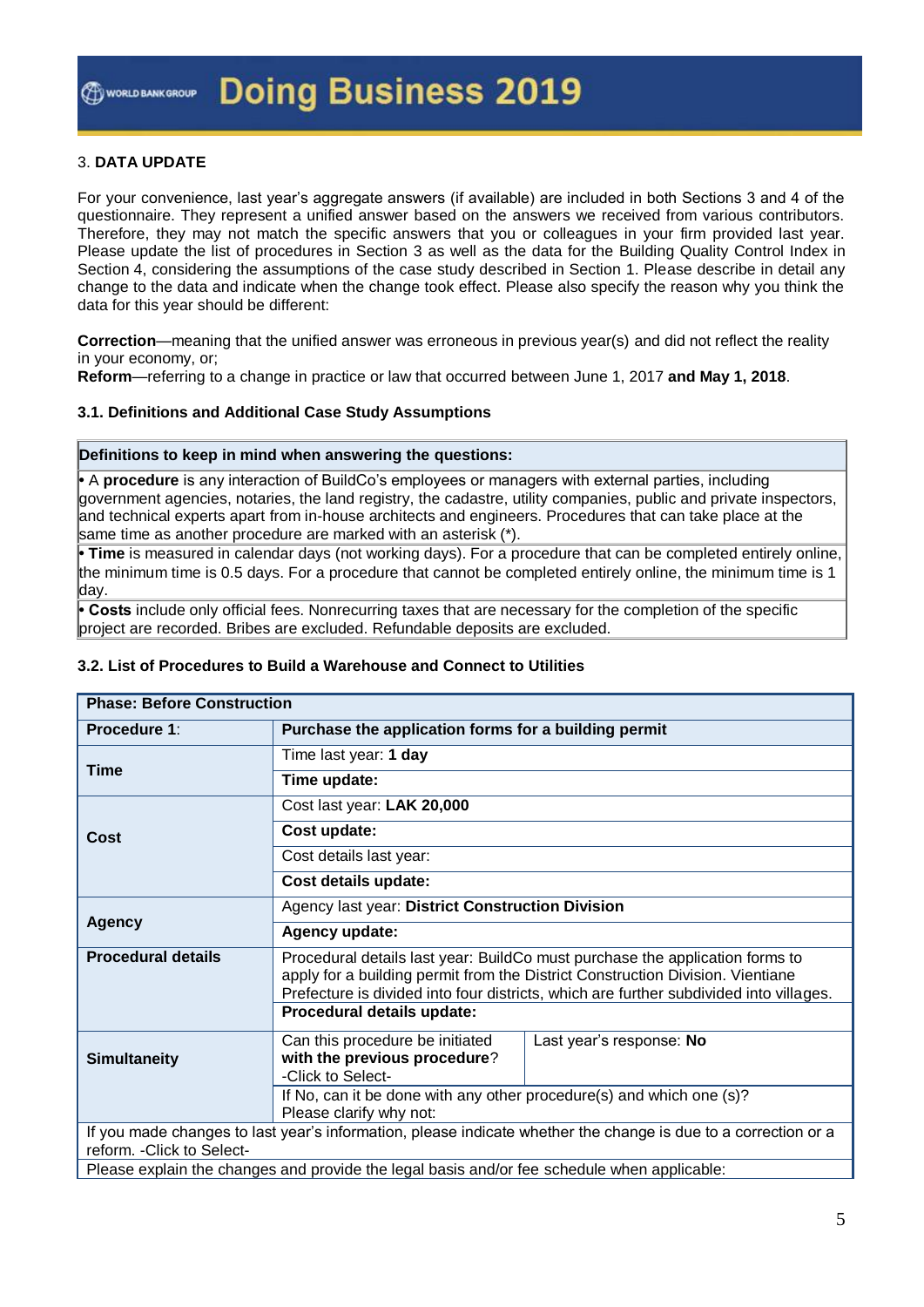WORLD BANK GROUP

# **Doing Business 2019**

| <b>Phase: Before Construction</b>                                                                                                            |                                                                                                                                                                                                                                                                                                       |                                                             |  |  |  |  |  |
|----------------------------------------------------------------------------------------------------------------------------------------------|-------------------------------------------------------------------------------------------------------------------------------------------------------------------------------------------------------------------------------------------------------------------------------------------------------|-------------------------------------------------------------|--|--|--|--|--|
| <b>Procedure 2:</b>                                                                                                                          |                                                                                                                                                                                                                                                                                                       | Request and obtain residence certificate from Village Chief |  |  |  |  |  |
| <b>Time</b>                                                                                                                                  | Time last year: 1 day                                                                                                                                                                                                                                                                                 |                                                             |  |  |  |  |  |
|                                                                                                                                              | Time update:                                                                                                                                                                                                                                                                                          |                                                             |  |  |  |  |  |
|                                                                                                                                              | Cost last year: LAK 30,000                                                                                                                                                                                                                                                                            |                                                             |  |  |  |  |  |
| Cost                                                                                                                                         | Cost update:                                                                                                                                                                                                                                                                                          |                                                             |  |  |  |  |  |
|                                                                                                                                              | Cost details last year: 3 * 10 000 for each certificate                                                                                                                                                                                                                                               |                                                             |  |  |  |  |  |
|                                                                                                                                              | Cost details update:                                                                                                                                                                                                                                                                                  |                                                             |  |  |  |  |  |
|                                                                                                                                              | Agency last year: Village Chief                                                                                                                                                                                                                                                                       |                                                             |  |  |  |  |  |
| <b>Agency</b>                                                                                                                                | Agency update:                                                                                                                                                                                                                                                                                        |                                                             |  |  |  |  |  |
| <b>Procedural details</b>                                                                                                                    | Procedural details last year: BuildCo must obtain 3 copies of a residence<br>certificate certifying that the applicant (the company's manager) has a permanent<br>address. The certificates are should be stamped and signed by the Village Chief<br>who checks the history of the land and location. |                                                             |  |  |  |  |  |
|                                                                                                                                              | Procedural details update:                                                                                                                                                                                                                                                                            |                                                             |  |  |  |  |  |
| <b>Simultaneity</b>                                                                                                                          | Can this procedure be initiated<br>with the previous procedure?<br>-Click to Select-                                                                                                                                                                                                                  | Last year's response: No                                    |  |  |  |  |  |
|                                                                                                                                              | If No, can it be done with any other procedure(s) and which one (s)?<br>Please clarify why not:                                                                                                                                                                                                       |                                                             |  |  |  |  |  |
| If you made changes to last year's information, please indicate whether the change is due to a correction or a<br>reform. - Click to Select- |                                                                                                                                                                                                                                                                                                       |                                                             |  |  |  |  |  |
|                                                                                                                                              | Please explain the changes and provide the legal basis and/or fee schedule when applicable:                                                                                                                                                                                                           |                                                             |  |  |  |  |  |

#### **Phase: Before Construction**

| Procedure 3:                                                                                                                                 | Submit building permit application to the District Construction Division                                                                                                                |                          |  |  |  |
|----------------------------------------------------------------------------------------------------------------------------------------------|-----------------------------------------------------------------------------------------------------------------------------------------------------------------------------------------|--------------------------|--|--|--|
| <b>Time</b>                                                                                                                                  | Time last year: 1 day                                                                                                                                                                   |                          |  |  |  |
|                                                                                                                                              | Time update:                                                                                                                                                                            |                          |  |  |  |
|                                                                                                                                              | Cost last year: LAK 100,000                                                                                                                                                             |                          |  |  |  |
| Cost                                                                                                                                         | Cost update:                                                                                                                                                                            |                          |  |  |  |
|                                                                                                                                              | Cost details last year:                                                                                                                                                                 |                          |  |  |  |
|                                                                                                                                              | Cost details update:                                                                                                                                                                    |                          |  |  |  |
|                                                                                                                                              | Agency last year: District Construction Division                                                                                                                                        |                          |  |  |  |
| <b>Agency</b>                                                                                                                                | Agency update:                                                                                                                                                                          |                          |  |  |  |
| <b>Procedural details</b>                                                                                                                    | Procedural details last year: BuildCo must submit the application for a building<br>permit, along with a copy of the land title and documents described above (four<br>copies of each). |                          |  |  |  |
|                                                                                                                                              | Procedural details update:                                                                                                                                                              |                          |  |  |  |
| <b>Simultaneity</b>                                                                                                                          | Can this procedure be initiated<br>with the previous procedure?<br>-Click to Select-                                                                                                    | Last year's response: No |  |  |  |
|                                                                                                                                              | If No, can it be done with any other procedure(s) and which one (s)?<br>Please clarify why not:                                                                                         |                          |  |  |  |
| If you made changes to last year's information, please indicate whether the change is due to a correction or a<br>reform. - Click to Select- |                                                                                                                                                                                         |                          |  |  |  |
|                                                                                                                                              | Please explain the changes and provide the legal basis and/or fee schedule when applicable:                                                                                             |                          |  |  |  |

#### **Phase: Before Construction**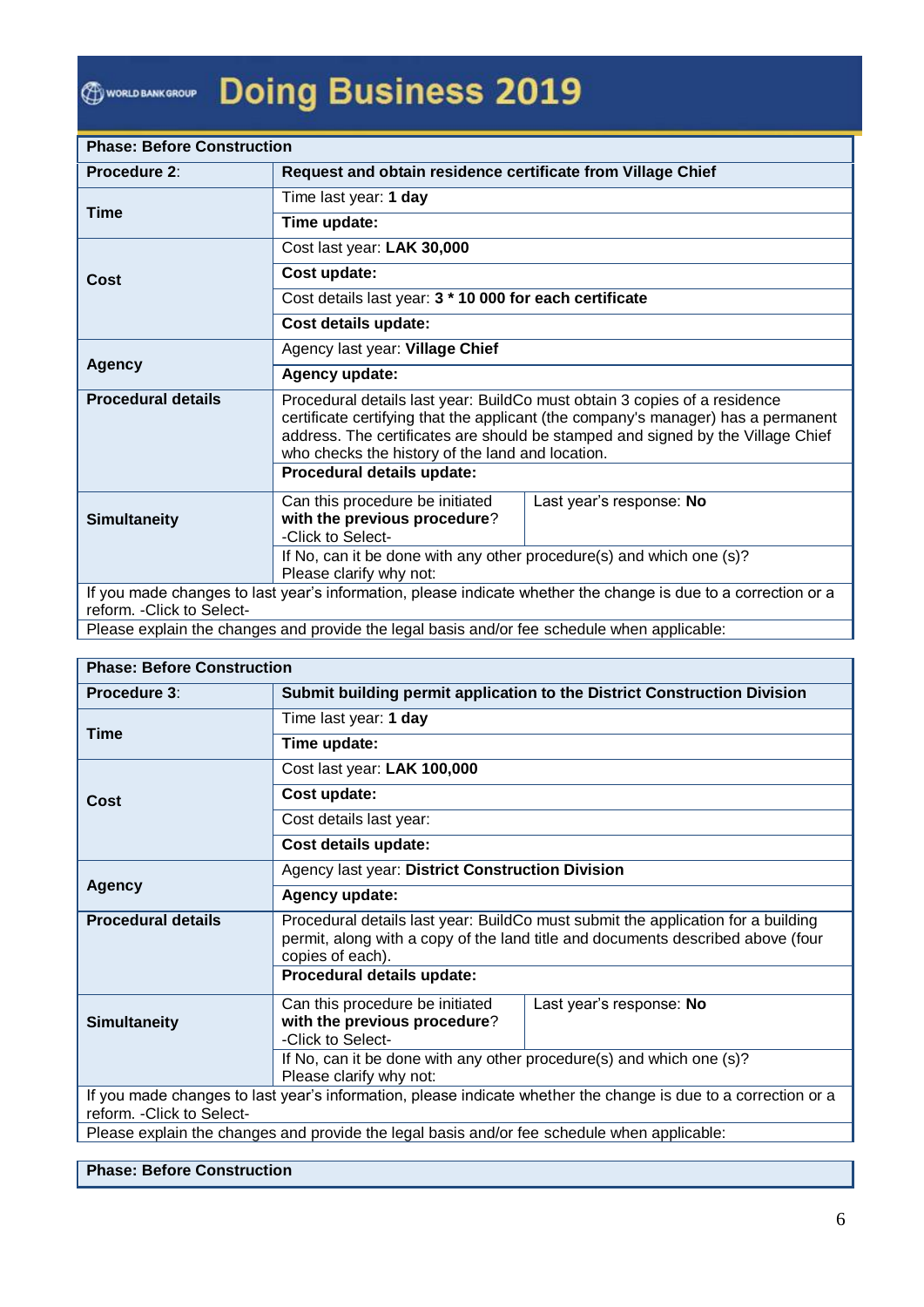### **Doing Business 2019 O WORLD BANK GROUP**

| Procedure 4:               |                                                                                                                                                                                                                                                                                                                                                                                                                                                                                | Receive pre-approval inspection from the District Construction Division                                        |  |  |  |  |
|----------------------------|--------------------------------------------------------------------------------------------------------------------------------------------------------------------------------------------------------------------------------------------------------------------------------------------------------------------------------------------------------------------------------------------------------------------------------------------------------------------------------|----------------------------------------------------------------------------------------------------------------|--|--|--|--|
| <b>Time</b>                | Time last year: 1 day                                                                                                                                                                                                                                                                                                                                                                                                                                                          |                                                                                                                |  |  |  |  |
|                            | Time update:                                                                                                                                                                                                                                                                                                                                                                                                                                                                   |                                                                                                                |  |  |  |  |
|                            | Cost last year: no charge                                                                                                                                                                                                                                                                                                                                                                                                                                                      |                                                                                                                |  |  |  |  |
| Cost                       | Cost update:                                                                                                                                                                                                                                                                                                                                                                                                                                                                   |                                                                                                                |  |  |  |  |
|                            | Cost details last year:                                                                                                                                                                                                                                                                                                                                                                                                                                                        |                                                                                                                |  |  |  |  |
|                            | Cost details update:                                                                                                                                                                                                                                                                                                                                                                                                                                                           |                                                                                                                |  |  |  |  |
|                            | Agency last year: District Construction Division                                                                                                                                                                                                                                                                                                                                                                                                                               |                                                                                                                |  |  |  |  |
| <b>Agency</b>              | Agency update:                                                                                                                                                                                                                                                                                                                                                                                                                                                                 |                                                                                                                |  |  |  |  |
| <b>Procedural details</b>  | Procedural details last year: The District Construction Division inspects the<br>property. If the inspectors approve the application, the head of the district signs<br>the approval. For buildings larger than 200 sq. m., the district chief sends a letter<br>to the Vientiane Prefecture's Office of Building and Urban Planning for final<br>approval. The District Construction Division notifies the applicant that the letter<br>has been forwarded to the Prefecture. |                                                                                                                |  |  |  |  |
|                            | Procedural details update:                                                                                                                                                                                                                                                                                                                                                                                                                                                     |                                                                                                                |  |  |  |  |
| <b>Simultaneity</b>        | Can this procedure be initiated<br>with the previous procedure?<br>-Click to Select-                                                                                                                                                                                                                                                                                                                                                                                           | Last year's response: No                                                                                       |  |  |  |  |
|                            | If No, can it be done with any other procedure(s) and which one (s)?<br>Please clarify why not:                                                                                                                                                                                                                                                                                                                                                                                |                                                                                                                |  |  |  |  |
| reform. - Click to Select- | $\mathbf{r}$ , and the set of the set of the set of the set of the set of the set of the set of the set of the set of the set of the set of the set of the set of the set of the set of the set of the set of the set of the set                                                                                                                                                                                                                                               | If you made changes to last year's information, please indicate whether the change is due to a correction or a |  |  |  |  |

Please explain the changes and provide the legal basis and/or fee schedule when applicable:

### **Phase: Before Construction**

| Procedure 5:                                                                                                                                 | Receive pre-approval inspection from the Vientiane Prefecture                                                         |                          |  |  |  |
|----------------------------------------------------------------------------------------------------------------------------------------------|-----------------------------------------------------------------------------------------------------------------------|--------------------------|--|--|--|
| <b>Time</b>                                                                                                                                  | Time last year: 1 day                                                                                                 |                          |  |  |  |
|                                                                                                                                              | Time update:                                                                                                          |                          |  |  |  |
|                                                                                                                                              | Cost last year: no charge                                                                                             |                          |  |  |  |
| Cost                                                                                                                                         | Cost update:                                                                                                          |                          |  |  |  |
|                                                                                                                                              | Cost details last year:                                                                                               |                          |  |  |  |
|                                                                                                                                              | Cost details update:                                                                                                  |                          |  |  |  |
|                                                                                                                                              | Agency last year: Vientiane Prefecture                                                                                |                          |  |  |  |
| <b>Agency</b>                                                                                                                                | Agency update:                                                                                                        |                          |  |  |  |
| <b>Procedural details</b>                                                                                                                    | Procedural details last year: The inspectors verify that the construction plan<br>complies with building regulations. |                          |  |  |  |
|                                                                                                                                              | Procedural details update:                                                                                            |                          |  |  |  |
| <b>Simultaneity</b>                                                                                                                          | Can this procedure be initiated<br>with the previous procedure?                                                       | Last year's response: No |  |  |  |
|                                                                                                                                              | -Click to Select-<br>If No, can it be done with any other procedure(s) and which one (s)?                             |                          |  |  |  |
|                                                                                                                                              | Please clarify why not:                                                                                               |                          |  |  |  |
| If you made changes to last year's information, please indicate whether the change is due to a correction or a<br>reform. - Click to Select- |                                                                                                                       |                          |  |  |  |
|                                                                                                                                              | Please explain the changes and provide the legal basis and/or fee schedule when applicable:                           |                          |  |  |  |

#### **Phase: Before Construction**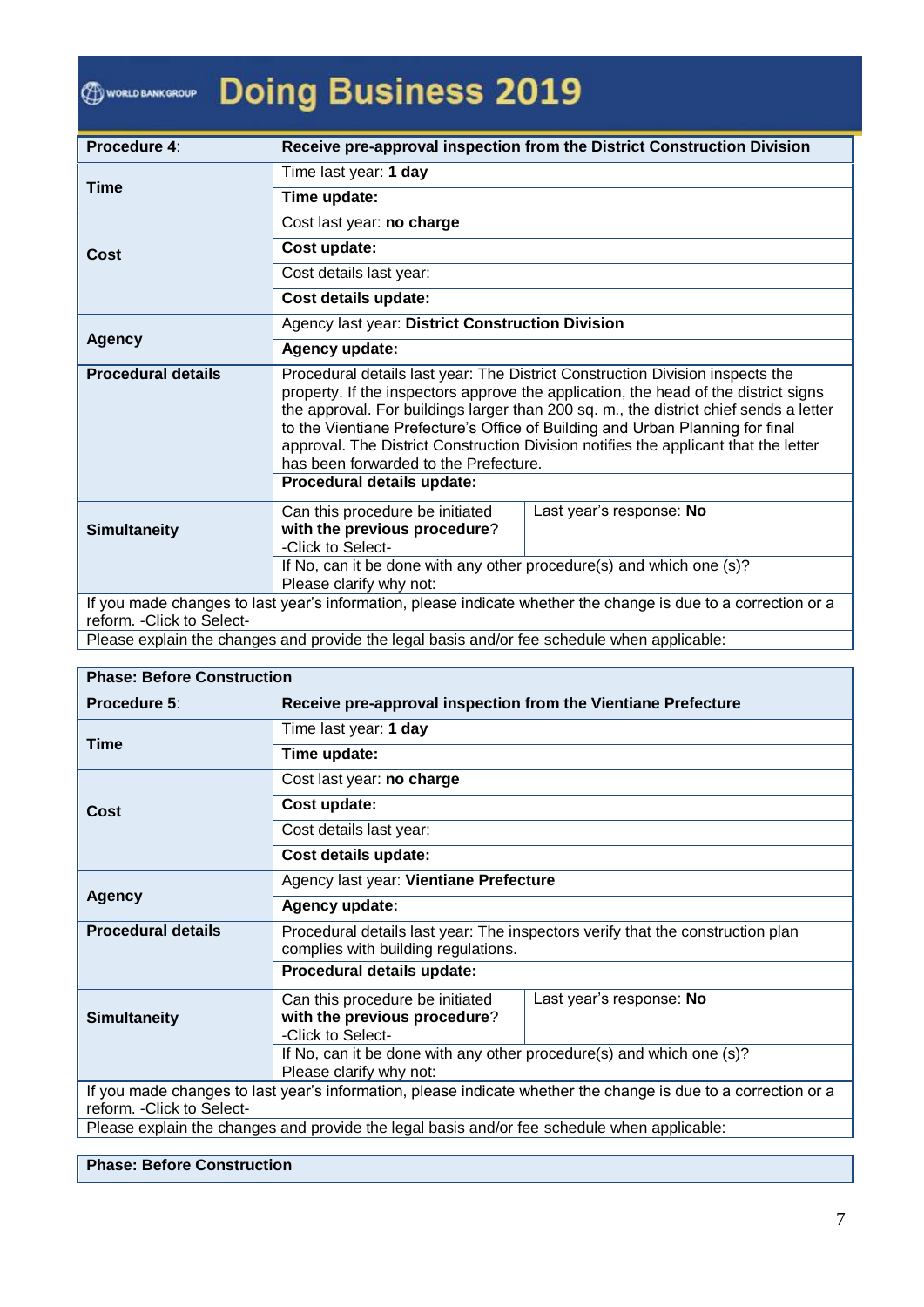### **Doing Business 2019 O WORLD BANK GROUP**

| Procedure 6:               |                                                                                                                                                                                                                                                                               | <b>Obtain building permit from Vientiane Capital</b>                                                           |  |  |  |  |
|----------------------------|-------------------------------------------------------------------------------------------------------------------------------------------------------------------------------------------------------------------------------------------------------------------------------|----------------------------------------------------------------------------------------------------------------|--|--|--|--|
|                            | Time last year: 30 days                                                                                                                                                                                                                                                       |                                                                                                                |  |  |  |  |
| <b>Time</b>                | Time update:                                                                                                                                                                                                                                                                  |                                                                                                                |  |  |  |  |
|                            | Cost last year: LAK 320,000                                                                                                                                                                                                                                                   |                                                                                                                |  |  |  |  |
| Cost                       | Cost update:                                                                                                                                                                                                                                                                  |                                                                                                                |  |  |  |  |
|                            | Cost details last year: 100,000 (national fee) + 220,000 (technical & service fee<br>which depends on the use of the warehouse).                                                                                                                                              |                                                                                                                |  |  |  |  |
|                            | Cost details update:                                                                                                                                                                                                                                                          |                                                                                                                |  |  |  |  |
|                            | Agency last year: Vieintiane Capital                                                                                                                                                                                                                                          |                                                                                                                |  |  |  |  |
| <b>Agency</b>              | Agency update:                                                                                                                                                                                                                                                                |                                                                                                                |  |  |  |  |
| <b>Procedural details</b>  | Procedural details last year: After the plan is approved, the Office of Building and<br>Urban Planning of Vientiane Capital contacts the applicant to pick up the permit. If<br>the Prefecture does not contact the applicant within 30 days, the plan is deemed<br>approved. |                                                                                                                |  |  |  |  |
|                            | Procedural details update:                                                                                                                                                                                                                                                    |                                                                                                                |  |  |  |  |
| <b>Simultaneity</b>        | Can this procedure be initiated<br>with the previous procedure?<br>-Click to Select-                                                                                                                                                                                          | Last year's response: No                                                                                       |  |  |  |  |
|                            | If No, can it be done with any other procedure(s) and which one (s)?<br>Please clarify why not:                                                                                                                                                                               |                                                                                                                |  |  |  |  |
| reform. - Click to Select- |                                                                                                                                                                                                                                                                               | If you made changes to last year's information, please indicate whether the change is due to a correction or a |  |  |  |  |

Please explain the changes and provide the legal basis and/or fee schedule when applicable:

| <b>Phase: Before Construction</b>                                                                                                            |                                                                                                                                                             |                                                                    |  |  |  |  |
|----------------------------------------------------------------------------------------------------------------------------------------------|-------------------------------------------------------------------------------------------------------------------------------------------------------------|--------------------------------------------------------------------|--|--|--|--|
| Procedure 7:                                                                                                                                 | <b>Environment</b>                                                                                                                                          | Receive setting-out inspection from Department of Urban Planning & |  |  |  |  |
|                                                                                                                                              | Time last year: 1 day                                                                                                                                       |                                                                    |  |  |  |  |
| <b>Time</b>                                                                                                                                  | Time update:                                                                                                                                                |                                                                    |  |  |  |  |
|                                                                                                                                              | Cost last year: no charge                                                                                                                                   |                                                                    |  |  |  |  |
| Cost                                                                                                                                         | Cost update:                                                                                                                                                |                                                                    |  |  |  |  |
|                                                                                                                                              | Cost details last year:                                                                                                                                     |                                                                    |  |  |  |  |
| Cost details update:                                                                                                                         |                                                                                                                                                             |                                                                    |  |  |  |  |
|                                                                                                                                              | Agency last year: Department of Urban Planning & Environment                                                                                                |                                                                    |  |  |  |  |
| <b>Agency</b>                                                                                                                                | Agency update:                                                                                                                                              |                                                                    |  |  |  |  |
| <b>Procedural details</b>                                                                                                                    | Procedural details last year: The department conducts an inspection prior to the<br>commencement of construction to ensure that the boundaries are correct. |                                                                    |  |  |  |  |
|                                                                                                                                              | Procedural details update:                                                                                                                                  |                                                                    |  |  |  |  |
| <b>Simultaneity</b>                                                                                                                          | Can this procedure be initiated<br>with the previous procedure?<br>-Click to Select-                                                                        | Last year's response: No                                           |  |  |  |  |
|                                                                                                                                              | If No, can it be done with any other procedure(s) and which one (s)?                                                                                        |                                                                    |  |  |  |  |
|                                                                                                                                              | Please clarify why not:                                                                                                                                     |                                                                    |  |  |  |  |
| If you made changes to last year's information, please indicate whether the change is due to a correction or a<br>reform. - Click to Select- |                                                                                                                                                             |                                                                    |  |  |  |  |
|                                                                                                                                              | Please explain the changes and provide the legal basis and/or fee schedule when applicable:                                                                 |                                                                    |  |  |  |  |

| <b>Phase: During Construction</b> |                                                                                  |
|-----------------------------------|----------------------------------------------------------------------------------|
| <b>Procedure 8:</b>               | Receive foundation inspection from Department of Urban Planning &<br>Environment |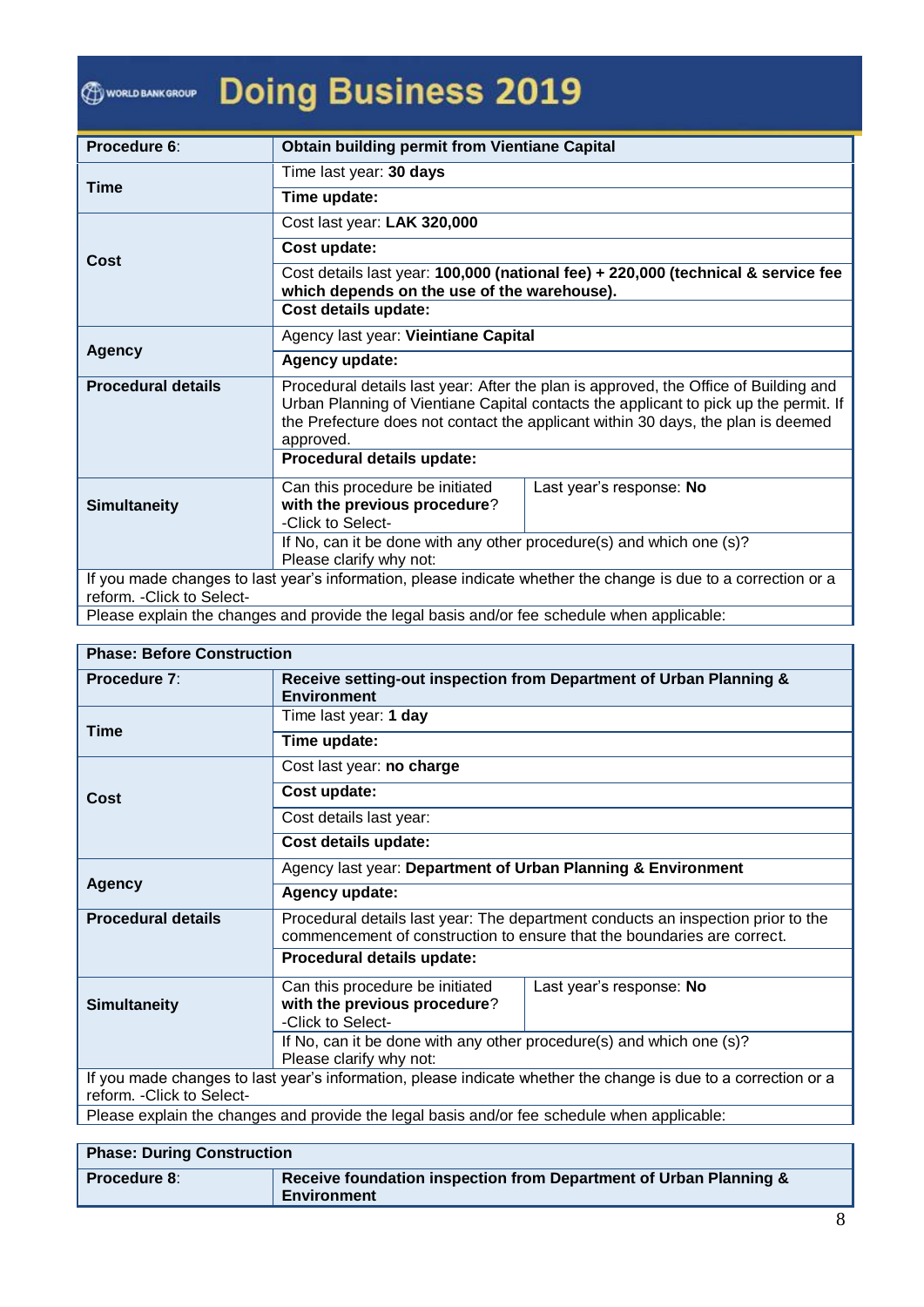## **Doing Business 2019** <sup><sup>1</sup> WORLD BANK GROUP</sup>

|                                                                                                                | Time last year: 1 day                                                                      |                          |  |
|----------------------------------------------------------------------------------------------------------------|--------------------------------------------------------------------------------------------|--------------------------|--|
| Time                                                                                                           | Time update:                                                                               |                          |  |
|                                                                                                                | Cost last year: no charge                                                                  |                          |  |
| Cost                                                                                                           | Cost update:                                                                               |                          |  |
|                                                                                                                | Cost details last year:                                                                    |                          |  |
|                                                                                                                | Cost details update:                                                                       |                          |  |
|                                                                                                                | Agency last year: Department of Urban Planning & Environment                               |                          |  |
| <b>Agency</b>                                                                                                  | Agency update:                                                                             |                          |  |
| <b>Procedural details</b>                                                                                      | Procedural details last year: The department conducts a foundation inspection              |                          |  |
|                                                                                                                | during construction.                                                                       |                          |  |
|                                                                                                                | Procedural details update:                                                                 |                          |  |
|                                                                                                                | Can this procedure be initiated                                                            | Last year's response: No |  |
| <b>Simultaneity</b>                                                                                            | with the previous procedure?                                                               |                          |  |
|                                                                                                                | -Click to Select-                                                                          |                          |  |
|                                                                                                                | If No, can it be done with any other procedure(s) and which one (s)?                       |                          |  |
|                                                                                                                | Please clarify why not:                                                                    |                          |  |
| If you made changes to last year's information, please indicate whether the change is due to a correction or a |                                                                                            |                          |  |
| reform. - Click to Select-                                                                                     |                                                                                            |                          |  |
|                                                                                                                | Please evolain the changes and provide the legal basis and/or fee schedule when applicable |                          |  |

Please explain the changes and provide the legal basis and/or fee schedule when applicable:

| <b>Phase: After Construction</b> |  |
|----------------------------------|--|
|----------------------------------|--|

T

| Procedure 9:               | Request and receive final inspection from Committee for Management of                                                                                                                                                                                                                                                                                                                                                                                                                                                                                                                                                                                                                                                                                                                        |  |  |
|----------------------------|----------------------------------------------------------------------------------------------------------------------------------------------------------------------------------------------------------------------------------------------------------------------------------------------------------------------------------------------------------------------------------------------------------------------------------------------------------------------------------------------------------------------------------------------------------------------------------------------------------------------------------------------------------------------------------------------------------------------------------------------------------------------------------------------|--|--|
|                            | <b>Construction</b>                                                                                                                                                                                                                                                                                                                                                                                                                                                                                                                                                                                                                                                                                                                                                                          |  |  |
| <b>Time</b>                | Time last year: 1 day                                                                                                                                                                                                                                                                                                                                                                                                                                                                                                                                                                                                                                                                                                                                                                        |  |  |
|                            | Time update:                                                                                                                                                                                                                                                                                                                                                                                                                                                                                                                                                                                                                                                                                                                                                                                 |  |  |
|                            | Cost last year: no charge                                                                                                                                                                                                                                                                                                                                                                                                                                                                                                                                                                                                                                                                                                                                                                    |  |  |
| Cost                       | Cost update:                                                                                                                                                                                                                                                                                                                                                                                                                                                                                                                                                                                                                                                                                                                                                                                 |  |  |
|                            | Cost details last year:                                                                                                                                                                                                                                                                                                                                                                                                                                                                                                                                                                                                                                                                                                                                                                      |  |  |
|                            | Cost details update:                                                                                                                                                                                                                                                                                                                                                                                                                                                                                                                                                                                                                                                                                                                                                                         |  |  |
|                            | Agency last year: Committee for Management of Construction                                                                                                                                                                                                                                                                                                                                                                                                                                                                                                                                                                                                                                                                                                                                   |  |  |
| <b>Agency</b>              | Agency update:                                                                                                                                                                                                                                                                                                                                                                                                                                                                                                                                                                                                                                                                                                                                                                               |  |  |
| <b>Procedural details</b>  | Procedural details last year: After construction is completed, the project owner or<br>building owner must submit a request in writing to the Construction Management<br>Committee (CMC) to inspect the construction according to the issued building<br>permit. If the construction complies with construction regulations, the Housing and<br>Urban Planning Department, in coordination with State Asset and Housing<br>Department, officially issues a correct construction certificate (a correct<br>construction certificate means a certificate issued by the CMC to certify that the<br>construction complies with the regulation).<br>Regulation No. 1512 (dated September 28, 1991) has been replaced by Decision<br>No. 7681 (dated June 29, 2005).<br>Procedural details update: |  |  |
|                            |                                                                                                                                                                                                                                                                                                                                                                                                                                                                                                                                                                                                                                                                                                                                                                                              |  |  |
| <b>Simultaneity</b>        | Can this procedure be initiated<br>Last year's response: No<br>with the previous procedure?<br>-Click to Select-                                                                                                                                                                                                                                                                                                                                                                                                                                                                                                                                                                                                                                                                             |  |  |
|                            | If No, can it be done with any other procedure(s) and which one (s)?<br>Please clarify why not:                                                                                                                                                                                                                                                                                                                                                                                                                                                                                                                                                                                                                                                                                              |  |  |
| reform. - Click to Select- | If you made changes to last year's information, please indicate whether the change is due to a correction or a                                                                                                                                                                                                                                                                                                                                                                                                                                                                                                                                                                                                                                                                               |  |  |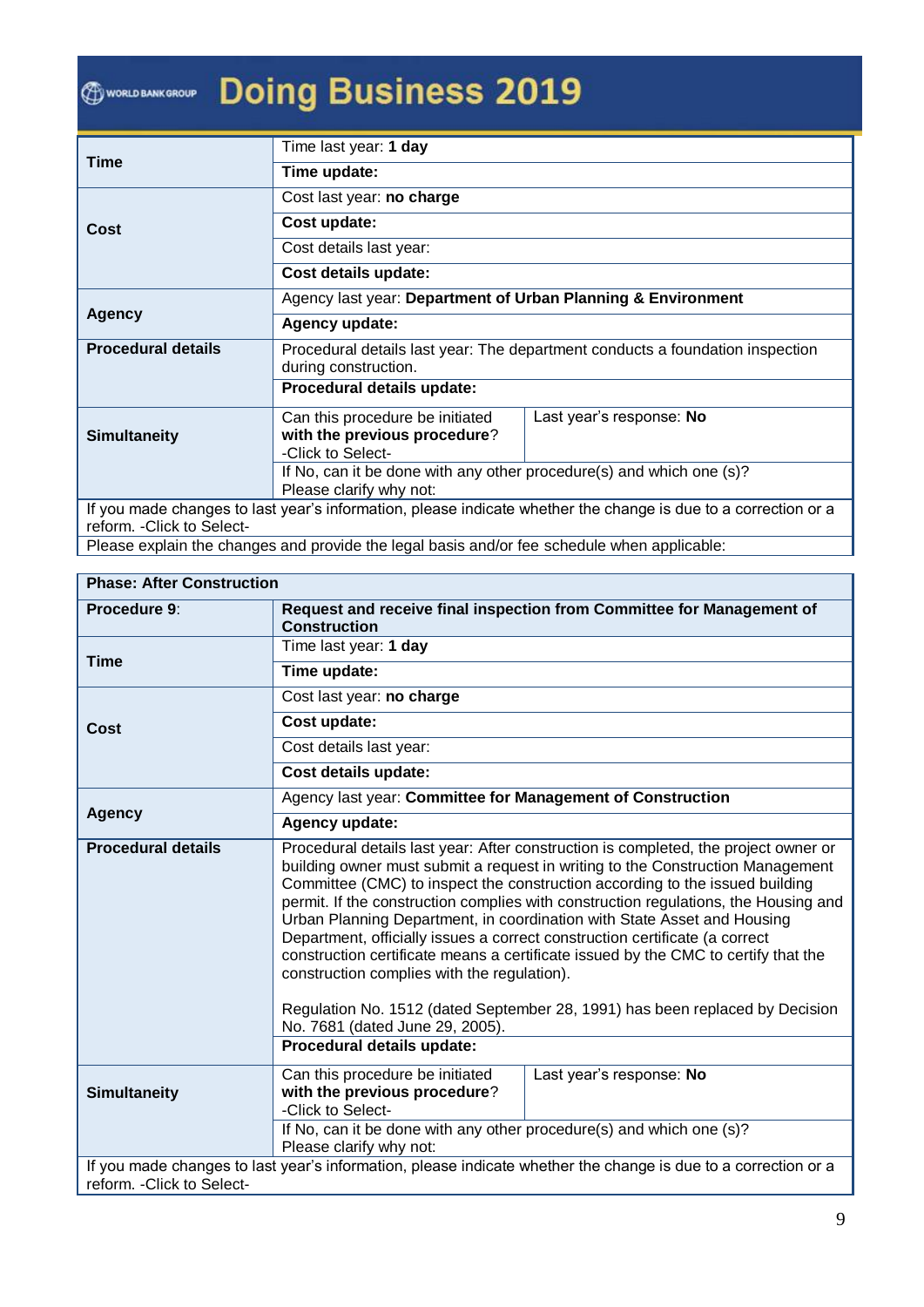Please explain the changes and provide the legal basis and/or fee schedule when applicable:

| <b>Phase: Utilities</b>    |                                                                                                                                                                  |                                                                                                                |  |
|----------------------------|------------------------------------------------------------------------------------------------------------------------------------------------------------------|----------------------------------------------------------------------------------------------------------------|--|
| Procedure 10:              | Request and receive connection to water and sewage services                                                                                                      |                                                                                                                |  |
| <b>Time</b>                | Time last year: 45 days                                                                                                                                          |                                                                                                                |  |
|                            | Time update:                                                                                                                                                     |                                                                                                                |  |
|                            | Cost last year: LAK 3,000,000                                                                                                                                    |                                                                                                                |  |
| Cost                       | Cost update:                                                                                                                                                     |                                                                                                                |  |
|                            | Cost details last year:                                                                                                                                          |                                                                                                                |  |
|                            | Cost details update:                                                                                                                                             |                                                                                                                |  |
|                            | Agency last year: Water Supply Authority of Lao PDR (WASA)                                                                                                       |                                                                                                                |  |
|                            | <b>Agency</b><br>Agency update:                                                                                                                                  |                                                                                                                |  |
| <b>Procedural details</b>  | Procedural details last year: To obtain a water and sewerage connection to the<br>land where the building will be constructed, BuildCo must enclose the building |                                                                                                                |  |
|                            | permit or a correct construction certificate with the application.                                                                                               |                                                                                                                |  |
|                            | Procedural details update:                                                                                                                                       |                                                                                                                |  |
|                            | Can this procedure be initiated                                                                                                                                  | Last year's response: No                                                                                       |  |
| <b>Simultaneity</b>        | with the previous procedure?<br>-Click to Select-                                                                                                                |                                                                                                                |  |
|                            | If No, can it be done with any other procedure(s) and which one (s)?<br>Please clarify why not:                                                                  |                                                                                                                |  |
| reform. - Click to Select- |                                                                                                                                                                  | If you made changes to last year's information, please indicate whether the change is due to a correction or a |  |

Please explain the changes and provide the legal basis and/or fee schedule when applicable:

| <b>Phase: After Construction</b>                                                                               |                                                                                                 |                           |  |
|----------------------------------------------------------------------------------------------------------------|-------------------------------------------------------------------------------------------------|---------------------------|--|
| <b>Procedure 11:</b>                                                                                           | Obtain certificate of completion of building works                                              |                           |  |
|                                                                                                                | Time last year: 20 days                                                                         |                           |  |
| Time                                                                                                           | Time update:                                                                                    |                           |  |
|                                                                                                                | Cost last year: no charge                                                                       |                           |  |
| Cost                                                                                                           | Cost update:                                                                                    |                           |  |
|                                                                                                                | Cost details last year:                                                                         |                           |  |
|                                                                                                                | Cost details update:                                                                            |                           |  |
|                                                                                                                | Agency last year: Housing and Urban Planning Department<br>Agency update:                       |                           |  |
| <b>Agency</b>                                                                                                  |                                                                                                 |                           |  |
| <b>Procedural details</b>                                                                                      | Procedural details last year:                                                                   |                           |  |
|                                                                                                                | Procedural details update:                                                                      |                           |  |
|                                                                                                                | Can this procedure be initiated                                                                 | Last year's response: Yes |  |
| <b>Simultaneity</b>                                                                                            | with the previous procedure?<br>-Click to Select-                                               |                           |  |
|                                                                                                                | If No, can it be done with any other procedure(s) and which one (s)?<br>Please clarify why not: |                           |  |
| If you made changes to last year's information, please indicate whether the change is due to a correction or a |                                                                                                 |                           |  |
| reform. - Click to Select-                                                                                     |                                                                                                 |                           |  |
|                                                                                                                | Please explain the changes and provide the legal basis and/or fee schedule when applicable:     |                           |  |

#### **3.3. Additional Comments or missing procedures**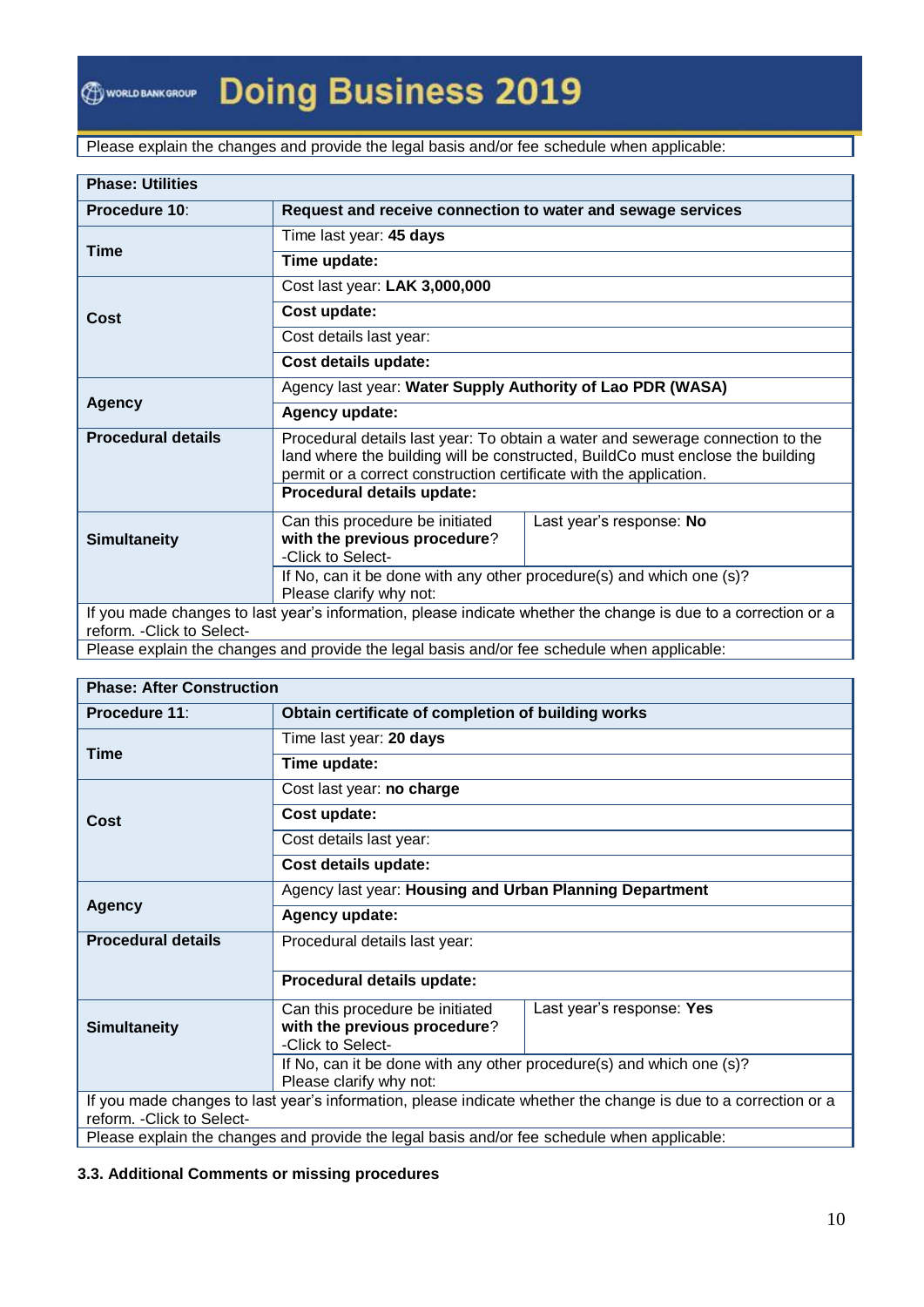We welcome any additional comments you may have about the process of obtaining a building permit in Lao PDR, and/or information on any missing procedures. For any missing procedures, kindly provide the time, cost, applicable agency and requirements.

#### **4. BUILDING QUALITY CONTROL INDEX**

**A. Building regulations:** law describing the administrative procedures and documentation requirements pertaining to building control, including the pre-approvals, plan reviews, issuance of permits, inspections and occupancy permits. **4.1. How accessible are building laws and regulations in your economy? (***please check all that apply)* **Last Year This Year** 1. The currently applicable regulations are available online on a website (or websites). -Click to Select-Website(s) where the regulations are published 2. The currently applicable regulations are available at the relevant permit-issuing authority and/or through an official gazette: (i) They are available **free of charge** No  $\vert$  No  $\vert$  -Click to Select-(ii) They are available for **purchase** No  $\vert$  No  $\vert$  -Click to Select-If you made any changes to last year's information, please indicate whether the change is due to a correction or a reform: -Click to Select-Please explain the changes and provide the legal basis where applicable: Additional comments: **4.2. Which of the below listed requirements are clearly specified in the construction regulations, or any accessible website, brochure or pamphlet? (***please check all that apply)* 1. List of required documents to submit to request and obtain a building permit (i.e., land ownership certificate, types of drawings and plans, etc.). Yes **-Click to Select-**2. Fees to be paid for the building permit. No <br>No click to Select-3. All required pre-approvals of the drawings/plans by the relevant agencies (i.e., electrical, water, sewerage, environmental etc.). No **-Click to Select-**4. Requirements to obtain the Occupancy Certificate.  $\vert$  click to Select-4.a. Is the Occupancy Certificate issued in practice?  $\vert$  click to Select-5. The time limit to process and issue the building permit request. -Click to Select- (i) Please specify the **time limit**: (ii) Is the time limit **always respected in practice**? 6. If the list of required documents, fees and pre-approvals is available online, please provide a **link to the website(s)**: If you made any changes to last year's information, please indicate whether the change is due to a correction or a reform: -Click to Select-Please explain the changes and provide the legal basis where applicable: Additional comments: **4.3. Building Codes/complete set of minimum technical requirements** 1. Is there a National Building Code and/or a unified set of building standards that all constructions must respect in your economy? If your answer is yes: No **-Click to Select-**(i) Is the Code/Unified Standards available online? No **No Constanting Constanting Constanting Constanting Constanting Constanting Constanting Constanting Constanting Constanting Constanting Constanting Constanting Constan** (ii) If online, please provide the **link to the website**: 2. Does the National Building Code provide clear provisions or guidelines on • **Natural disaster resistant** construction (i.e. floods, storms, earthquakes, etc) -Click to Select- • **Building classification** according to certain criteria (i.e. usage; size) -Click to Select- • **Fire prevention** and the selection of the selection of the selection of the selection of the selection of the selection of the selection of the selection of the selection of the selection of the selection of the selecti • **Soil Testing** requirements for certain permanent building types | Click to Select-• **Structural Strength** (materials to be used)  $\vert$  **click to Select-**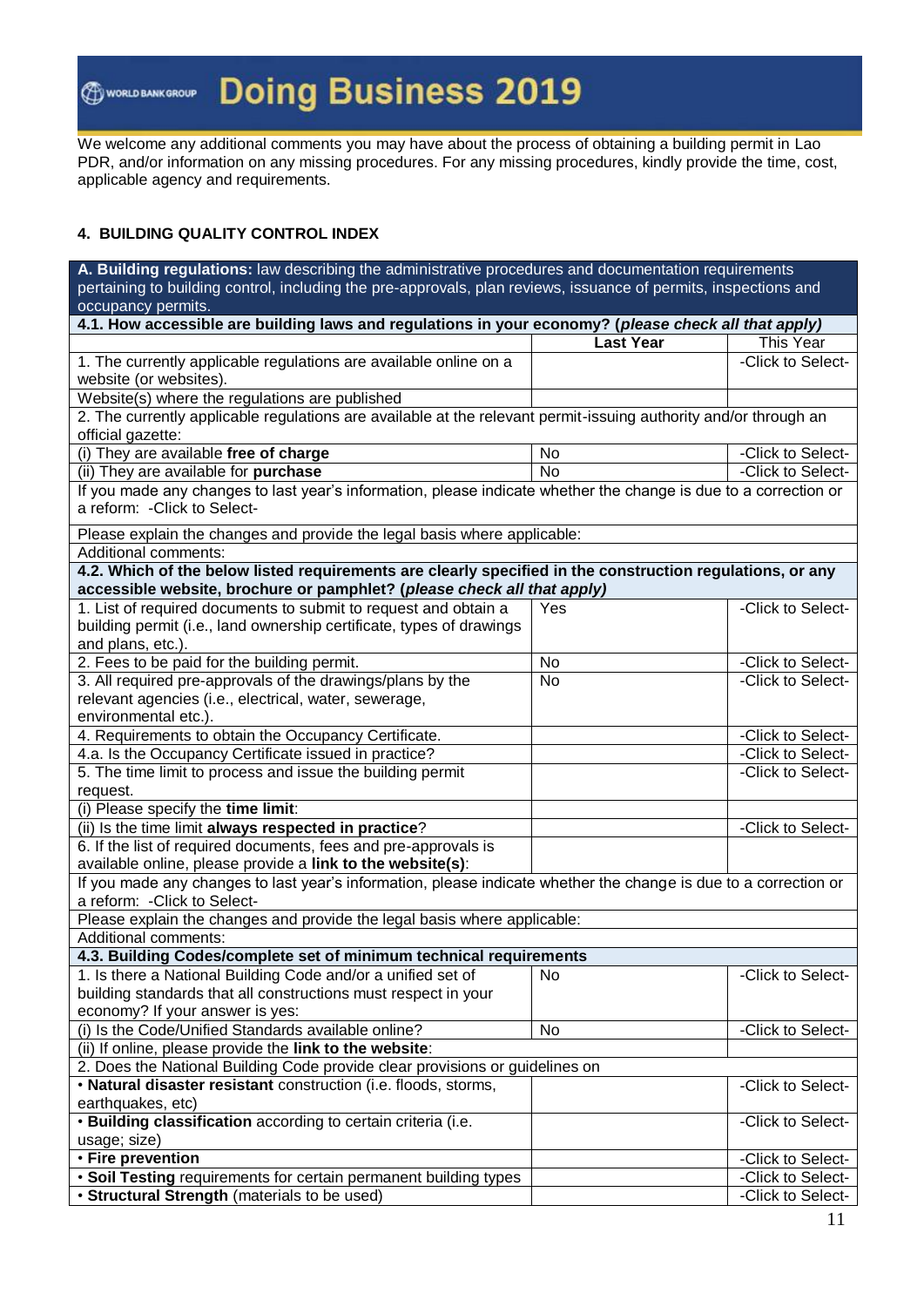# **OWENNERGROW Doing Business 2019**

| · Sanitation facilities                                                                                                                                                                                          |                       | -Click to Select- |  |  |
|------------------------------------------------------------------------------------------------------------------------------------------------------------------------------------------------------------------|-----------------------|-------------------|--|--|
| If you made any changes to last year's information, please indicate whether the change is due to a correction or                                                                                                 |                       |                   |  |  |
| a reform: - Click to Select-                                                                                                                                                                                     |                       |                   |  |  |
| Please explain the changes and provide the legal basis where applicable:                                                                                                                                         |                       |                   |  |  |
| <b>Additional comments:</b>                                                                                                                                                                                      |                       |                   |  |  |
| <b>B. Quality control before construction</b>                                                                                                                                                                    |                       |                   |  |  |
| 4.4. Which entity(ies) is/are required by law to verify the compliance of the building plans with existing                                                                                                       |                       |                   |  |  |
| building regulations? (please check all that apply)                                                                                                                                                              |                       |                   |  |  |
| 1. The existing legislation is silent on this issue.                                                                                                                                                             | $\overline{Y}$ es     | -Click to Select- |  |  |
| 2. National order (association) of architects / engineers.                                                                                                                                                       | $\overline{No}$       | -Click to Select- |  |  |
| 3. Government agency (i.e., technical department of the                                                                                                                                                          | Yes                   | -Click to Select- |  |  |
| municipality). If yes, please specify whether the following                                                                                                                                                      |                       |                   |  |  |
| professionals are involved:                                                                                                                                                                                      |                       |                   |  |  |
| (i) A certified/licensed architect                                                                                                                                                                               | Yes                   | -Click to Select- |  |  |
| (ii) A certified/licensed engineer                                                                                                                                                                               | Yes                   | -Click to Select- |  |  |
| (iii) A representative of the agency who is neither an architect                                                                                                                                                 |                       | -Click to Select- |  |  |
| nor an engineer                                                                                                                                                                                                  |                       |                   |  |  |
| 4. Private and external firm of certified architects and/or civil                                                                                                                                                | <b>No</b>             | -Click to Select- |  |  |
| engineers (i.e., cannot be part of the building company).                                                                                                                                                        |                       |                   |  |  |
| Please specify the law (if available):                                                                                                                                                                           |                       |                   |  |  |
| If you made any changes to last year's information, please indicate whether the change is due to a correction or                                                                                                 |                       |                   |  |  |
| a reform: - Click to Select-                                                                                                                                                                                     |                       |                   |  |  |
| Please explain the changes and provide the legal basis where applicable:<br>Additional comments:                                                                                                                 |                       |                   |  |  |
| C. Quality control during construction:                                                                                                                                                                          |                       |                   |  |  |
| 4.5. Who conducts the mandatory technical inspections required by law to be carried out during                                                                                                                   |                       |                   |  |  |
| construction? (please check all that apply)                                                                                                                                                                      |                       |                   |  |  |
| 1. The existing legislation is silent on this issue.                                                                                                                                                             | Yes                   | -Click to Select- |  |  |
|                                                                                                                                                                                                                  |                       |                   |  |  |
|                                                                                                                                                                                                                  |                       |                   |  |  |
|                                                                                                                                                                                                                  |                       |                   |  |  |
|                                                                                                                                                                                                                  |                       |                   |  |  |
| 2. Government agency (or agencies); please specify which                                                                                                                                                         | <b>Urban Planning</b> | -Click to Select- |  |  |
| technical departments are involved:                                                                                                                                                                              | Department            |                   |  |  |
| 3. An in-house supervising engineer (i.e., an employee of the                                                                                                                                                    | Yes                   | -Click to Select- |  |  |
| building company).                                                                                                                                                                                               | No                    | -Click to Select- |  |  |
| 4. An external and independent civil engineer throughout the<br>entire construction period.                                                                                                                      |                       |                   |  |  |
| Legal basis for inspections                                                                                                                                                                                      |                       |                   |  |  |
| If you made any changes to last year's information, please indicate whether the change is due to a correction or                                                                                                 |                       |                   |  |  |
| a reform: - Click to Select-                                                                                                                                                                                     |                       |                   |  |  |
| Please explain the changes and provide the legal basis where applicable:                                                                                                                                         |                       |                   |  |  |
| Additional comments:                                                                                                                                                                                             |                       |                   |  |  |
| 4.6. What type of technical inspections are required by law to be carried out during construction?                                                                                                               |                       |                   |  |  |
| (please check all that apply)                                                                                                                                                                                    |                       |                   |  |  |
| 1. Unscheduled inspections (inspection that can occur at any                                                                                                                                                     |                       | -Click to Select- |  |  |
| time or stage during construction).                                                                                                                                                                              |                       |                   |  |  |
| 2. Phased (at specific stages) inspections are carried out during                                                                                                                                                | Yes                   | -Click to Select- |  |  |
| construction.                                                                                                                                                                                                    |                       |                   |  |  |
| 3. Risk-based type inspections (inspections that are based on                                                                                                                                                    | No                    | -Click to Select- |  |  |
| the type or risk level of a building). If yes:                                                                                                                                                                   |                       |                   |  |  |
| (i) Please specify the article of the law:                                                                                                                                                                       |                       |                   |  |  |
| If you made any changes to last year's information, please indicate whether the change is due to a correction or                                                                                                 |                       |                   |  |  |
| a reform: - Click to Select-                                                                                                                                                                                     |                       |                   |  |  |
| Please explain the changes and provide the legal basis where applicable:                                                                                                                                         |                       |                   |  |  |
| Additional comments:                                                                                                                                                                                             |                       |                   |  |  |
| 4.7. Inspections required by law during construction                                                                                                                                                             | Yes                   |                   |  |  |
| If inspections during construction are mandated by law, are they<br>implemented in practice?<br>If you made any changes to last year's information, please indicate whether the change is due to a correction or |                       | -Click to Select- |  |  |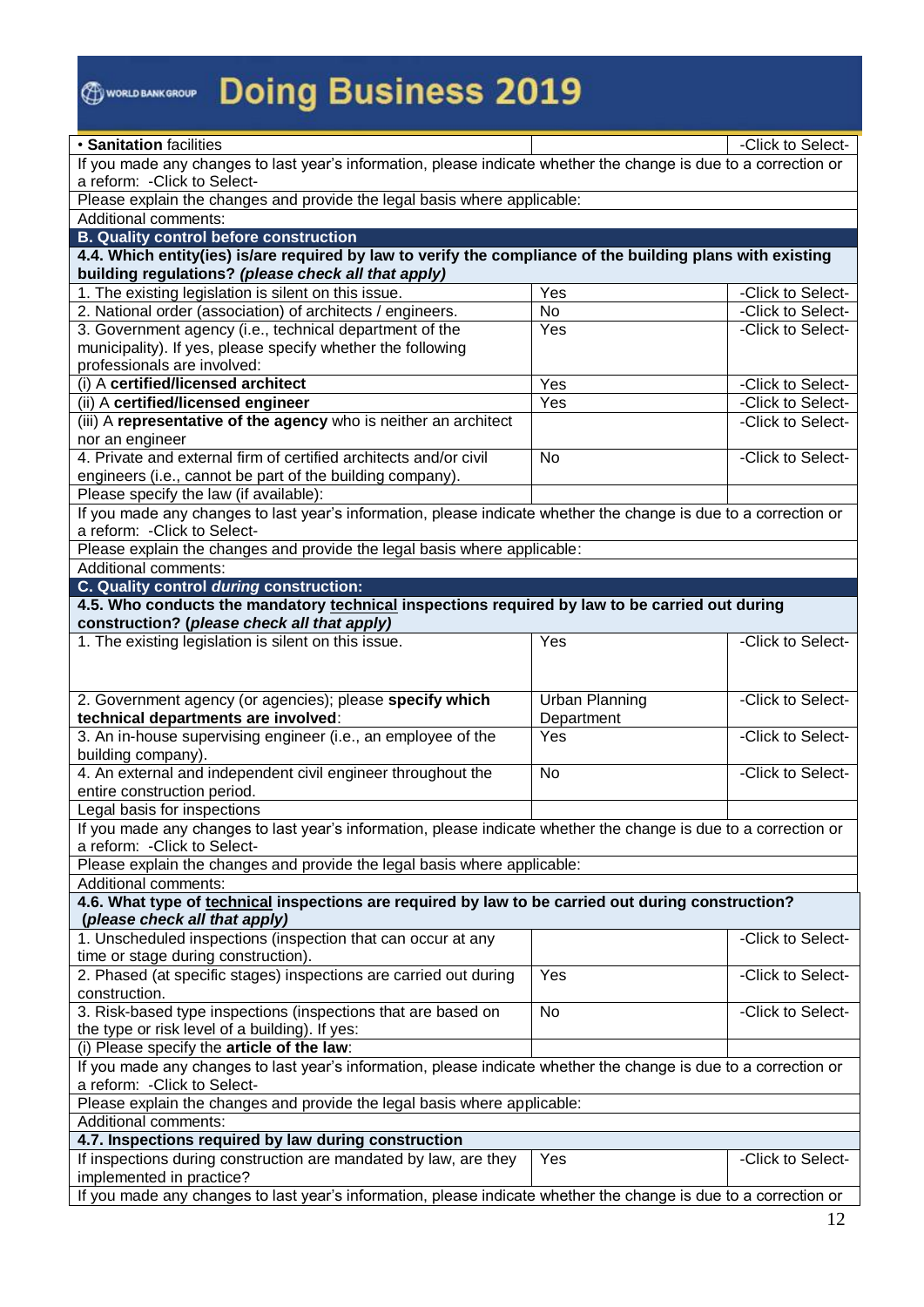| a reform: - Click to Select-                                                                                                                                                                                       |           |                                        |  |
|--------------------------------------------------------------------------------------------------------------------------------------------------------------------------------------------------------------------|-----------|----------------------------------------|--|
| Please explain the changes and provide the legal basis where applicable:                                                                                                                                           |           |                                        |  |
|                                                                                                                                                                                                                    |           |                                        |  |
| Additional comments:<br>D. Quality control after construction                                                                                                                                                      |           |                                        |  |
|                                                                                                                                                                                                                    |           |                                        |  |
| 4.8. Who conducts the final inspection required by law to check the compliance of the building with the<br>approved plans? (please check all that apply)                                                           |           |                                        |  |
| 1. The existing legislation is silent on this issue.                                                                                                                                                               | Yes       | -Click to Select-                      |  |
| 2. A Government agency.                                                                                                                                                                                            | Yes       | -Click to Select-                      |  |
|                                                                                                                                                                                                                    |           |                                        |  |
| Agencies involved this year:                                                                                                                                                                                       |           |                                        |  |
| 3. An in-house supervising engineer (i.e., an employee of the                                                                                                                                                      |           | -Click to Select-                      |  |
| building company) who must sign off on the construction and                                                                                                                                                        |           |                                        |  |
| submit a final report to the building permitting agency.                                                                                                                                                           |           |                                        |  |
| 4. An external and independent supervising engineer who must                                                                                                                                                       |           | -Click to Select-                      |  |
| sign off on the construction and submit a final report to the                                                                                                                                                      |           |                                        |  |
| building permitting agency.                                                                                                                                                                                        |           |                                        |  |
| Legal basis for final inspection:                                                                                                                                                                                  |           |                                        |  |
| f you made any changes to last year's information, please indicate whether the change is due to a correction or                                                                                                    |           |                                        |  |
| a reform: - Click to Select-                                                                                                                                                                                       |           |                                        |  |
| Please explain the changes and provide the legal basis where applicable:                                                                                                                                           |           |                                        |  |
| Additional comments:                                                                                                                                                                                               |           |                                        |  |
| 4.9. Final inspection required by law                                                                                                                                                                              |           |                                        |  |
| If a final inspection is mandated by law, is it implemented in                                                                                                                                                     | Yes       | -Click to Select-                      |  |
| practice?                                                                                                                                                                                                          |           |                                        |  |
| If you made any changes to last year's information, please indicate whether the change is due to a correction or                                                                                                   |           |                                        |  |
| a reform: - Click to Select-                                                                                                                                                                                       |           |                                        |  |
| Please explain the changes and provide the legal basis where applicable:                                                                                                                                           |           |                                        |  |
| Additional comments:                                                                                                                                                                                               |           |                                        |  |
|                                                                                                                                                                                                                    |           |                                        |  |
|                                                                                                                                                                                                                    |           |                                        |  |
| <b>E. Liability/insurance regimes</b>                                                                                                                                                                              |           |                                        |  |
| 4.10. By law, which of the following party (ies) is/are primarily held liable when a defect is discovered<br>after the completed building has been handed over to the owner and is already in usage (Latent Defect |           |                                        |  |
| Liability or Decennial Liability)? (please check all that apply)                                                                                                                                                   |           |                                        |  |
| 1. The existing legislation is silent on this issue.                                                                                                                                                               | Yes       | -Click to Select-                      |  |
| 2. The architect or engineer who designed the plans of the                                                                                                                                                         | <b>No</b> | -Click to Select-                      |  |
| building. If yes, for how long?                                                                                                                                                                                    |           |                                        |  |
| 3. The professional or agency conducting the technical                                                                                                                                                             | No        | -Click to Select-                      |  |
| inspections during construction and the final inspection. If yes,                                                                                                                                                  |           |                                        |  |
| for how long?                                                                                                                                                                                                      |           |                                        |  |
| 4. The construction company. If yes, for how long?                                                                                                                                                                 | Yes       | -Click to Select-                      |  |
| 5. The project owner or investor. If yes, for how long?                                                                                                                                                            |           | -Click to Select-                      |  |
| 6. Liability is specified in a contract between the parties                                                                                                                                                        |           | -Click to Select-                      |  |
| (Contractual Law).                                                                                                                                                                                                 |           |                                        |  |
| Legal basis for liability requirements                                                                                                                                                                             |           |                                        |  |
| If you made any changes to last year's information, please indicate whether the change is due to a correction or                                                                                                   |           |                                        |  |
| a reform: - Click to Select-                                                                                                                                                                                       |           |                                        |  |
| Please explain the changes and provide the legal basis where applicable:                                                                                                                                           |           |                                        |  |
| Additional comments:                                                                                                                                                                                               |           |                                        |  |
| 4.11. Which of the following party(ies) is/are required by law to primarily subscribe to an insurance                                                                                                              |           |                                        |  |
| policy to cover expenses to repair defects that are discovered after the completed building has been                                                                                                               |           |                                        |  |
| handed over to the owner and is in usage (Latent Defect Liability Insurance or Decennial Insurance)?                                                                                                               |           |                                        |  |
| (please check all that apply)                                                                                                                                                                                      |           |                                        |  |
| 1. The existing legislation is silent on this issue.                                                                                                                                                               | No        | -Click to Select-                      |  |
| 2. The architect or engineer who designed the plans of the                                                                                                                                                         | No        | -Click to Select-                      |  |
| building.                                                                                                                                                                                                          |           |                                        |  |
| 3. The professional or agency conducting the technical                                                                                                                                                             | No        | -Click to Select-                      |  |
| inspections during construction and the final inspection.                                                                                                                                                          |           |                                        |  |
| 4. The construction company.<br>5. The project owner or investor.                                                                                                                                                  | No        | -Click to Select-<br>-Click to Select- |  |